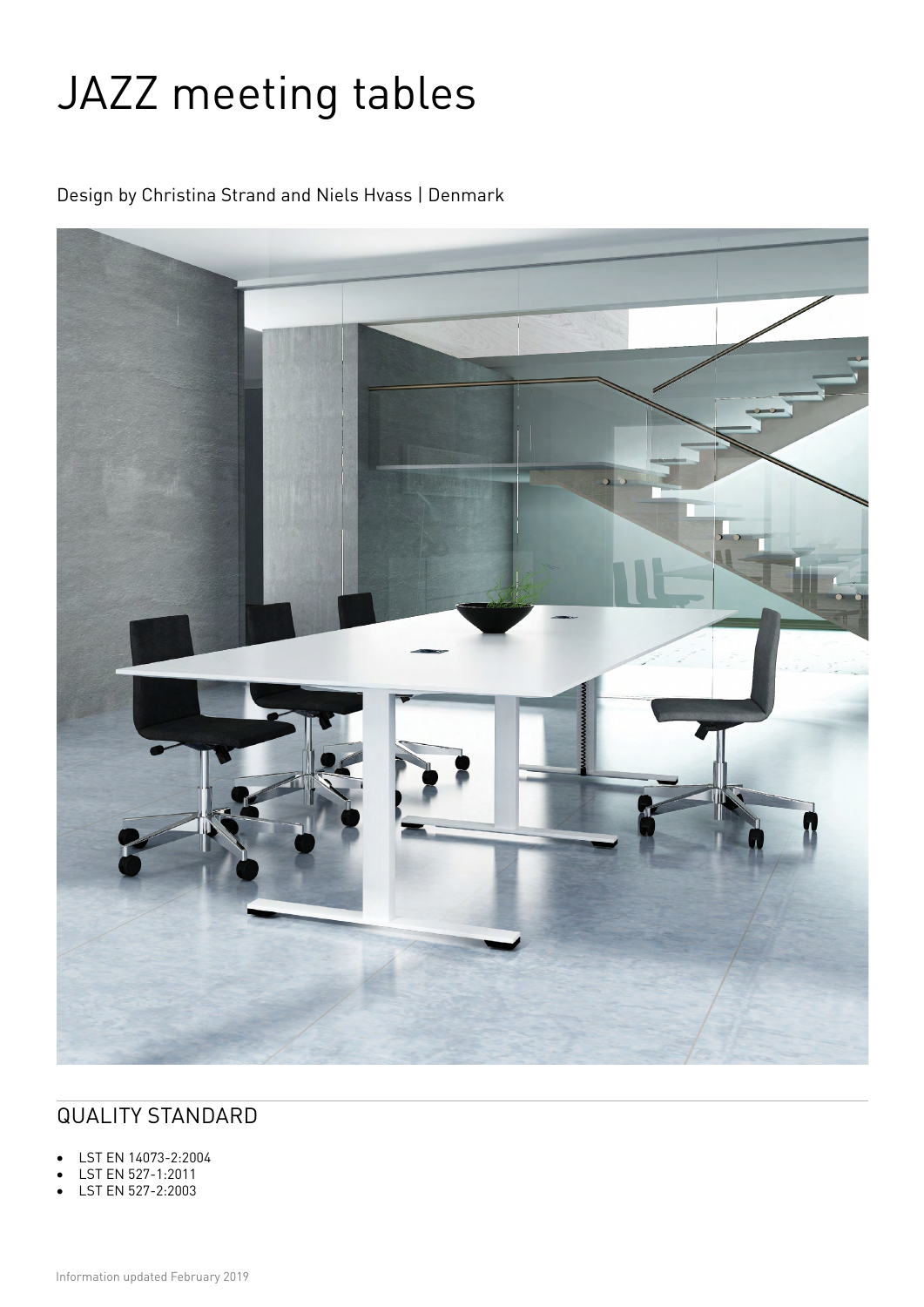# TECHNICAL INFORMATION

## Desktop

- 25 mm MFC (melamine) with 2 mm ABS edging;
- 26 mm MDF covered in laminate with sloping painted edges;
- Sloping desktop: edges painted in white or black colour;
- With or without a power socket.

## Power sockets (included)

- By GOTESSONS (EU, UK, FR standards);
- 1 socket for 230 V and 4 holes for cable guides.





## **Meeting tables**

#### Metal frame

- Metal "L" profile: 50x50 mm;
- Powder coated metal, colour matches the leg.

#### Leg column

- Dimensions: 50x80x686 mm;
- Powder coated metal, black or white colour.

#### Feet

- Feet made of 12 mm thick steel sheet, colour matches the leg;
- Dimensions: 70x800x30 mm;
- Leg base has height levelling feet;
- Levelling feet covers made of black lacquered MDF.

## Cable tray (included)

- Tray hides electric installation and power sockets;
- Dimensions: 920/1120x190x52 mm;
- No tools required to open;
- Available in white and black colours.

## **Height adjustable meeting tables with concrete base**

#### Metal frame

- Metal profile: 50x50 mm;
- Powder coated metal; colour matches the lifting column.

### LINAK DL5 lifting column

- Two motors and telescopic frame;
- Soft start and soft stop;
- Velocity speed: up to 38 mm/sec;
- Stroke length: 500 mm;
- Lifting capacity: 80 kg;
- Black or white colour.

#### Concrete base

- Dimensions: 600x600x45 mm;
- Grey colour by default (natural concrete);
- Water resistant / impregnated;
- Weight: 29 kg.

#### Electronic data power unit

- Input: 110-240 V;
- Frequency: 50/60 Hz;
- Output: 18 V;
- Power Plug: 2-pol;
- Energy use standby: 0,01 W;
- Operating Cycle: 1 minute on, 9 minutes off.

## Cable tray (included)

- The tray hides electric leg's cable installation;
- No tools required to open;
- Powder coated; white or black (colour matches the lifting column).

#### Spiral electric cable

- 230 V, 1.5 m length cable;
- EU, UK, FR standards;
- Included;
- White or black (colour matches the lifting column);
- Fixed with metal holders to the top and bottom; holders colour matches the cable.